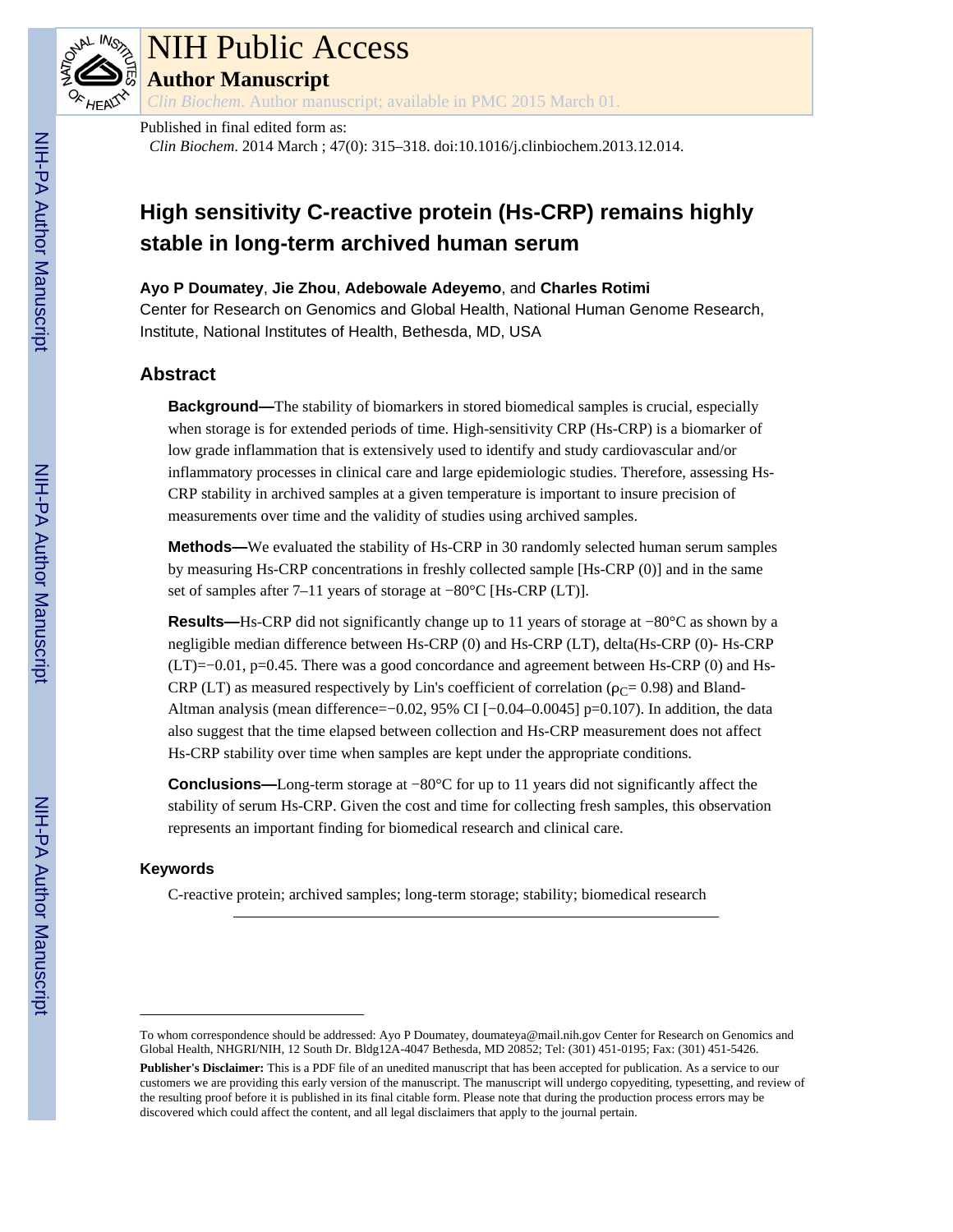## **Background**

Studies often use archived samples to retrospectively measure the concentrations of biomarkers in plasma or serum [1–3]. This practice is particularly common among large research consortia that combine biomarkers data assayed from samples stored in freezers over varying time intervals, sometimes for several years after initial sample collection[4]. The increasing use of large biobanks to procure samples for research studies also means that more investigators than ever are using samples stored at low temperatures for periods ranging from months to years, even up to decades [5, 6]. These practices in biomedical research raise the problem of stability of serum biomarkers over time as well as the validity of the results of such studies.

C-reactive protein (CRP) is an important acute phase reactant protein in many epidemiologic studies designed to investigate the relationship between inflammation and several chronic conditions including heart disease and metabolic diseases. High-sensitivity CRP (Hs-CRP) is routinely used in conjunction with lipid panels to access cardiovascular risk in clinics and population studies [7, 8]. Like many other biomarkers, Hs-CRP concentrations may be affected by preclinical handling and storage conditions. While manufacturers of the reagents used to measure such biomarkers given some information about biomarkers stability in biological fluids in the accompanying laboratory specifications, most of them do not have data on stability that exceed periods of few months at −20°C [9, 10]. This leaves a tremendous gap between what is known about the stability period of samples stored for few months and samples stored for few years or decades. For example, issues surrounding the long-term stability of serum Hs-CRP remain unresolved. One study reported that Hs-CRP was stable in samples stored for a couple of years at −20°C [11] while others have reported contradictory results from samples stored over long periods of time i.e. up to 10 years [12, 13]. Ishikawa S et al. found that Hs-CRP concentrations increased with time whereas Nilsson, TK et al found that Hs-CRP concentrations were barely affected by long-term storage at low temperature [13]. The two studies used different study designs, outcome measurements, and also had different overall objectives, which could explain the observed inconsistency. Therefore, the issue of Hs-CRP stability in human samples stored over several years remains an open question. In contrast to most previous studies that have assessed Hs-CRP stability, the focus of our study is to determine the effect of long-term storage on Hs-CRP stability in one type of sample, namely serum. Evaluating the effects of sample type (plasma, serum) or anticoagulant (citrate, EDTA) on Hs-CRP stability is outside the scope of this study. Evaluating the expected stability of Hs-CRP after years of storage is of potential utility to epidemiologic studies and biobanks that often conduct assays on serum samples that have been banked for years to decades.

## **Materials and Methods**

#### **Subjects**

The participants of this study were drawn from the Howard University study (HUFS), a large population-based genetic epidemiology study of African Americans in Washington DC, USA. The individuals in HUFS were healthy volunteers who were not ascertained on any phenotype and were recruited between 2001 and 2008 [14]. All subjects included in this

*Clin Biochem*. Author manuscript; available in PMC 2015 March 01.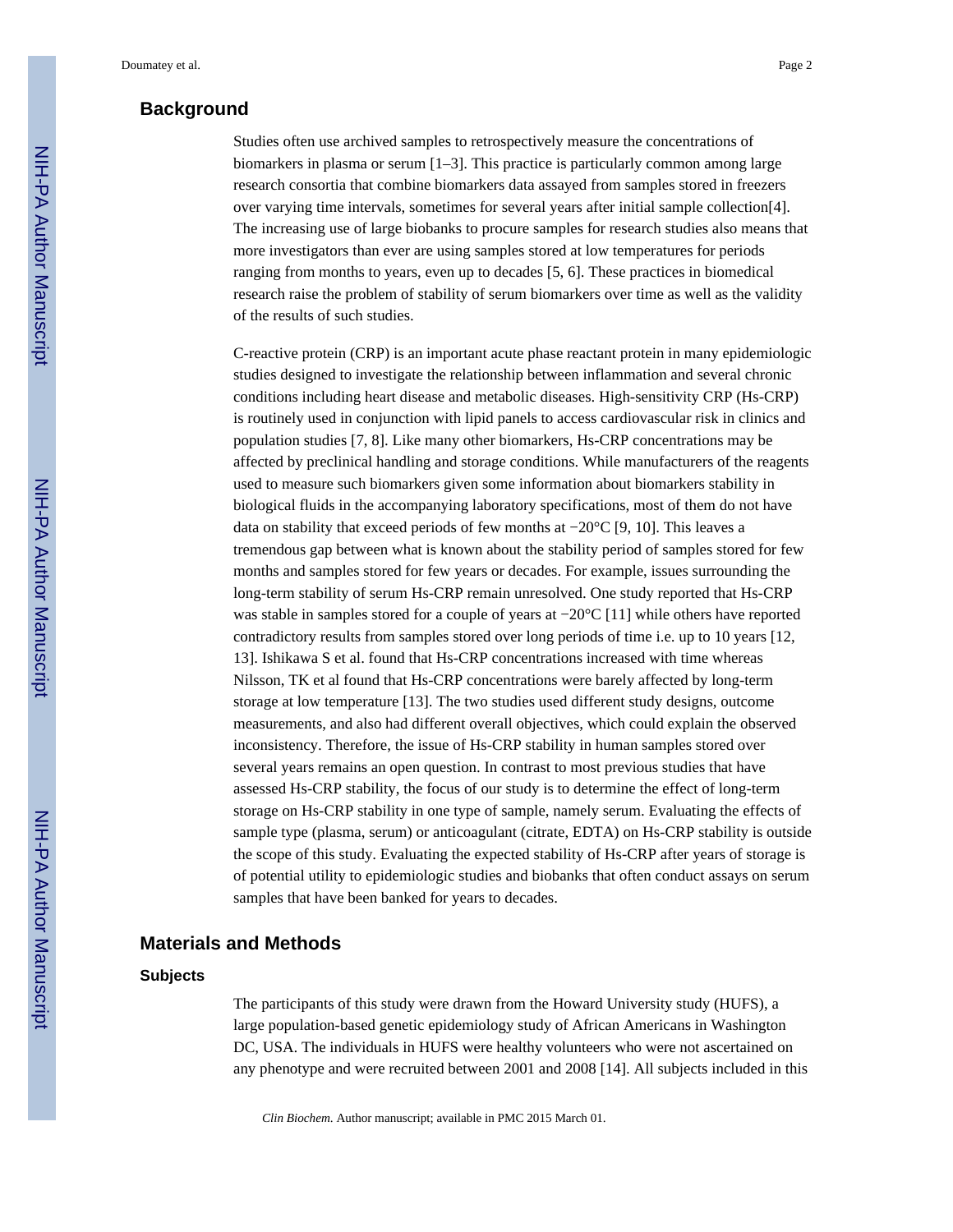study provided written informed consent. The study was approved by the Howard University Institutional Board Review [15]. The thirty (30) participants included in this analysis were randomly selected from a subset of HUFS  $(N=1174)$  that consists of individuals that have baseline Hs-CRP measured and have more than one serum aliquots archived.

#### **Measurement of baseline Hs-CRP**

Blood samples were obtained from participants in plain vacutainer tubes and allowed to clot at room temperature for 1 hour and then spun to separate serum. Serum samples were stored in externally threaded 2-ml cryovials. Each cryovial was filled with about 1.8 ml of serum leaving about 0.2 ml of space to allow for liquid expansion during freezing.

Hs-CRP was measured on Cobas Integra 400 Plus using a latex particle-enhanced immunoturbidimetric assay following the manufacturer's instructions (Roche Diagnostics, Indianapolis, IN). The measuring range for this assay is 0.01–20 mg/dL. The baseline Hs-CRP was obtained the day of collection when possible or samples are stored following manufacturer's recommendations (stored at 4°C for 8 days or at −20°C for up to 3 years) [10] and batch- assayed thereafter. The average storage time at −20°C before the baseline Hs-CRP [Hs-CRP (0)] measurement was 3 months. After the baseline measurements, all samples were stored at −80°C.

#### **Measurement of Hs-CRP on archived samples**

The 30 samples randomly selected for this study were slowly thawed at 4°C and then thoroughly mixed before long-term Hs-CRP (Hs-CRP (LT)) was measured using the same method as described above for the baseline measurement (Roche Diagnostics, Indianapolis, IN). While the methodology remained the same throughout the study, the reagents were slightly modified by the manufacturer to improve the assay performance. The accuracy remains similar with a measuring range of 0.03–35mg/dL.

#### **Statistical methods**

All statistical analyses were run in SPSS version 19 and SAS package. Agreement between Hs-CRP (0) and Hs-CRP (LT) was assessed using: Bland –Altman limits of agreement analysis, Lin's concordance coefficient [16, 17] and the Wilcoxon signed rank test (a nonparametric test for related samples test). Non-parametric correlation between the two endpoints was also determined by Kendall's tau-b coefficient. To visualize the difference between Hs-CRP (0) and Hs-CRP (LT) for each sample and across all samples, line plots and Bland-Altman plots [16] were generated. To determine if the relationship between Hs-CRP (0) and Hs-CRP (LT) is affected by the length of time elapsed between samples collection and Hs-CRP measurement, the data was split into 3 groups: 1) samples assayed between 0–8 days after collection; 2) samples assayed between 9–80 days and 3) samples assayed more than 80 days after collection. The Wilcoxon signed rank test was used to determine if the differences between the medians are statistically significant.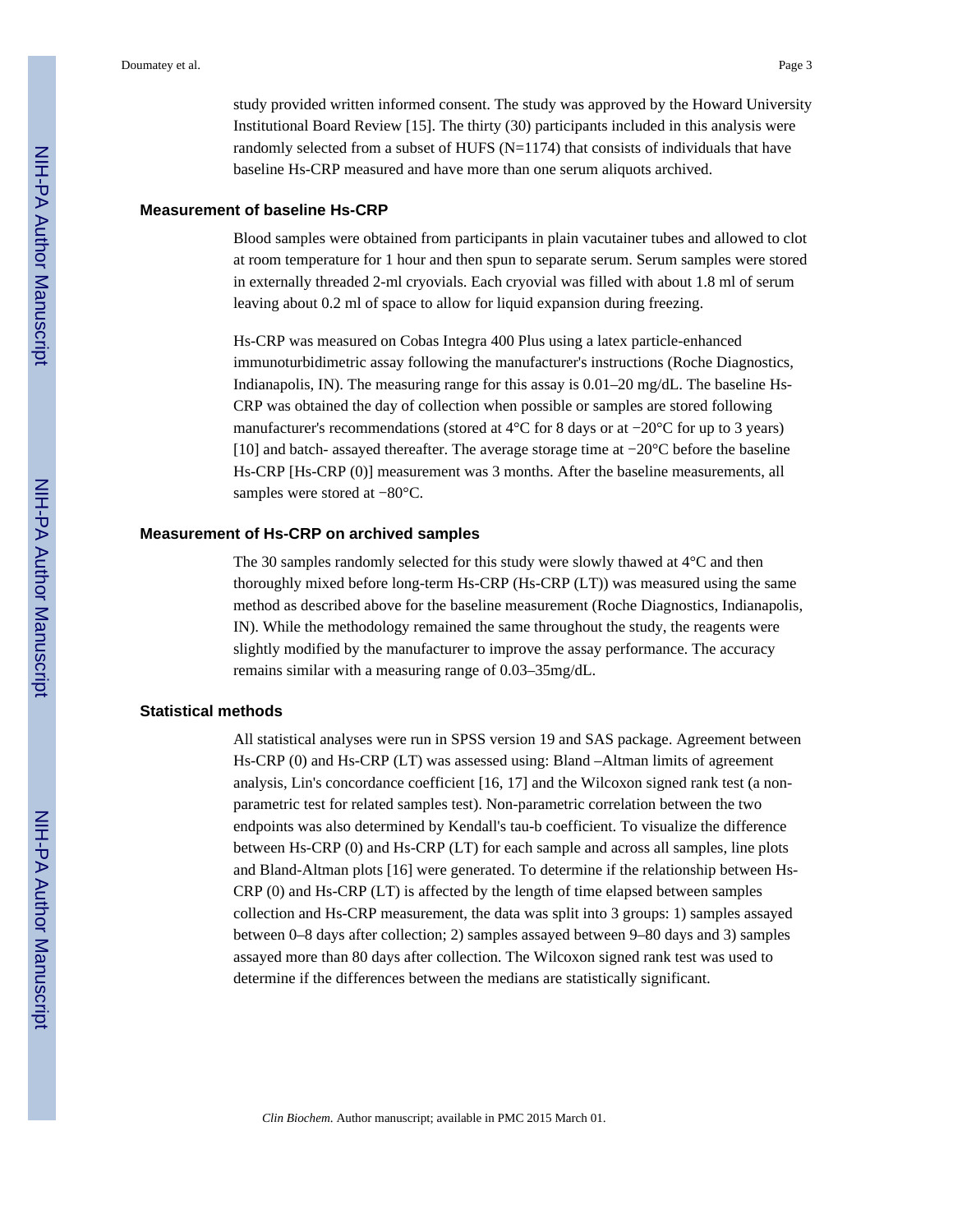## **Results**

The mean age for the 30 individuals from which the samples were collected is 35.7 years. Mean $\pm$  STD for Hs-CRP at baseline (Hs-CRP (0)) is 0.24  $\pm$ 0.3 mg/dL with a range of 0.01– 1.34 mg/dL and a median value of 0.13 mg/dl. Upon storage at −80°C for an average of 8.7 years (range: 7–11 years), we observed a slight increase in Hs-CRP concentrations (Mean  $\pm$ STD=  $0.26\pm0.33$  mg/dl, range  $[0.03-1.35$  mg/dl] and median= $0.14$  mg/dL). However, the increase was not statistically significant as shown by the Wilcoxon signed rank test statistics (Z=−0.76, p= 0.44). Furthermore, Bland-Altman analysis, a measure of agreement, showed no bias between the two measurements of Hs-CRP i.e. at baseline and after long-term storage (mean difference=  $-0.02$ , p= 0.10 and 95% limits of agreement  $[-0.15-0.11]$ ) (Figure 1A) and the absence of difference between the two measurements is also confirmed by the two line plots representing Hs-CRP (0) and Hs-CRP (LT) respectively in the 30 samples (Figure 1B).

The correlation between Hs-CRP (0) and Hs-CRP (LT) is strong (Kendall's tau-b=0.87, p<0.0001). Since high correlation does not always mean agreement or concordance, we also estimated Lin's coefficient of correlation,  $\rho_c$ , which shows a high concordance between Hs-CRP (0) and Hs-CRP (LT) ( $\rho_c$  = 0.98). Subset analysis based on the time elapsed between sample collection and Hs-CRP measurement showed that the duration between collection and testing did not significantly affect Hs-CRP concentrations (Figure 2).

## **Discussion**

This study shows that serum Hs-CRP concentrations remain stable for up to 11 years at −80°C. There was a slight increase (2%) in Hs-CRP level overtime that was not significantly meaningful. Similar to the findings of this study, Ishikawa S et al. observed an increase in Hs-CRP concentrations, but in contrast to this study's findings, the increase they reported was statistically significant and more pronounced especially for samples that have low baseline Hs-CRP[12]. The discrepancy between these two studies could be due to several factors including the freeze/thaw cycle which can affect Hs-CRP stability by disrupting CRP pentameric structure resulting in monomers that can be detected and thus lead to overestimation of Hs-CRP concentrations.

While the effects of long -term storage on Hs-CRP have been investigated by others [12, 13, 18, 19], our study design is unique. In fact, we used a sample randomization procedure to select our samples unlike other studies which either used randomly selected samples from groups stratified based on Hs-CRP concentrations or used different type of samples for the stability study (serum at baseline and plasma after long term storage). Secondly, samples used in this study were fasting samples which is important for precision especially when the assay principle, turbidimetry, depends on optical clarity. Thirdly, in this study we only focused on the effect of long -term storage on a single type of sample, serum, to avoid the intrinsic variability that may be introduced as confounder due to the use of different type of samples. A change in analytical methods or change in reagent lots can influence the accuracy of measurements. To minimize the effect of such change on our results, we have used strict quality control processes such as retaining the same analytical methodology and

*Clin Biochem*. Author manuscript; available in PMC 2015 March 01.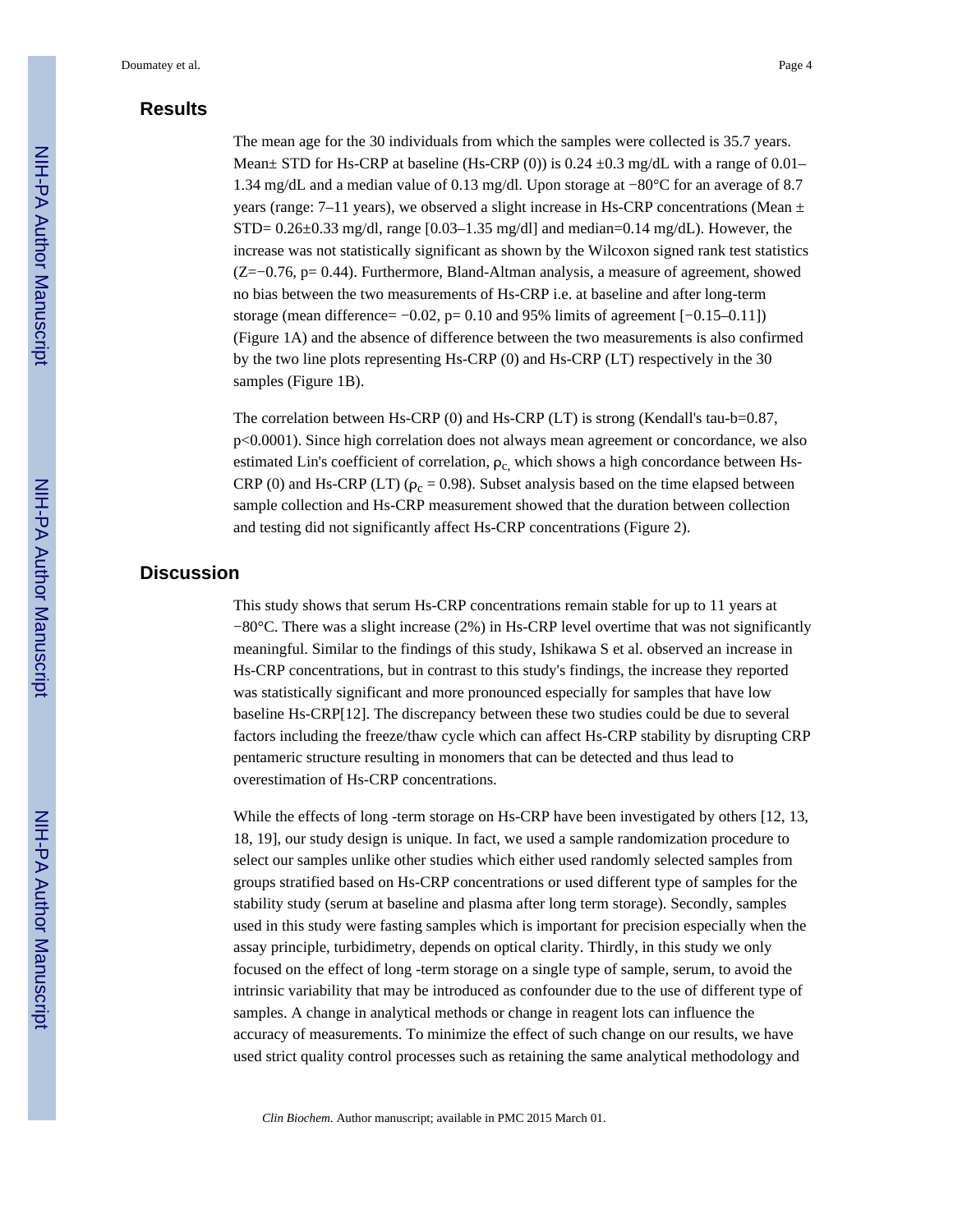manufacturer for all assays, re-assaying samples previously assayed with earlier reagent lots using newly procured lots and accessing concordance between reagent lots.

A limitation of this study is the relatively small sample size. The increase in sample size in such experiment may further narrow the limits of agreement interval between the before and after storage Hs-CRP measurements and allow an enhanced generalization of our findings.

In conclusion, our study shows that Hs-CRP concentration is remarkably stable after longterm storage in −80°C freezer for up to 11 years. These findings are significant for investigators involved in international collaborations in which samples are shipped between countries or studies involving the use of biobank samples.

#### **Acknowledgments**

This work was supported in part by the Intramural Research Program of the Center for Research on Genomics and Global Health (CRGGH). The CRGGH is supported by funds from the Office of the Director, National Institute of Diabetes and Digestive and Kidney diseases (NIDDK) and National Human Genome Research Institute (NHGRI) at National Institutes of Health [Z01HG200362]. The Howard University Family Study was supported by National Institutes of Health grants [S06GM008016-320107 to C. R., S06GM008016-380111 to A.A.].

#### **References**

- [1]. Bays HE, Stein EA, Shah AK, Maccubbin DL, Mitchel YB, Mercuri M. Effects of simvastatin on C-reactive protein in mixed hyperlipidemic and hypertriglyceridemic patients. Am J Cardiol. 2002; 90(9):942–6. [PubMed: 12398959]
- [2]. Bea JW, Wright NC, Thompson P, Hu C, Guerra S, Chen Z. Performance evaluation of a multiplex assay for future use in biomarker discovery efforts to predict body composition. Clin Chem Lab Med. 2011; 49(5):817–24. [PubMed: 21361852]
- [3]. Townsend MK, Clish CB, Kraft P, Wu C, Souza AL, Deik AA, et al. Reproducibility of Metabolomic Profiles among Men and Women in 2 Large Cohort Studies. Clin Chem. 2013; 59(11):1657–67. [PubMed: 23897902]
- [4]. Dehghan A, Dupuis J, Barbalic M, Bis JC, Eiriksdottir G, Lu C, et al. Meta-analysis of genomewide association studies in N80 000 subjects identifies multiple loci for C-reactive protein levels. Circulation. 2011; 123(7):731–8. [PubMed: 21300955]
- [5]. Floegel A, von Ruesten A, Drogan D, Schulze MB, Prehn C, Adamski J, et al. Variation of serum metabolites related to habitual diet: a targeted metabolomic approach in EPIC-Potsdam. Eur J Clin Nutr. 2013; 67(10):1100–8. [PubMed: 23942179]
- [6]. Mercuri A, Turchi S, Borghini A, Chiesa MR, Lazzerini G, Musacchio L, et al. Nitrogen biobank for cardiovascular research. Curr Cardiol Rev. 2013; 9(3):253–9. [PubMed: 23909635]
- [7]. Ridker PM. High-sensitivity C-reactive protein and cardiovascular risk: rationale for screening and primary prevention. Am J Cardiol. 2003; 92(4B):17K–22K.
- [8]. Ridker PM. High-sensitivity C-reactive protein, inflammation, and cardiovascular risk: from concept to clinical practice to clinical benefit. Am Heart J. 2004; 148(1 Suppl.):S19–26. [PubMed: 15211329]
- [9]. Banfi, G.; Bauer, K.; Brand, W.; Buchberger, M.; Deom, A.; Ehret, W., et al. Use of Anticoagulants in Diagnostic Laboratory Investigations, 2002. World Health Organization; Geneva: 2002. p. 1-64.
- [10]. Diagnostics, R. Cobas Integra 400/8002009. Roche Diagnostics; 2009. Cardiac C-Reactive Protein (Latex) High Sensitive; p. 1-5.
- [11]. Brindle E, Fujita M, Shofer J, O'Connor KA. Serum, plasma, and dried blood spot highsensitivity C-reactive protein enzyme immunoassay for population research. J Immunol Methods. 2010; 362(1–2):112–20. [PubMed: 20850446]

*Clin Biochem*. Author manuscript; available in PMC 2015 March 01.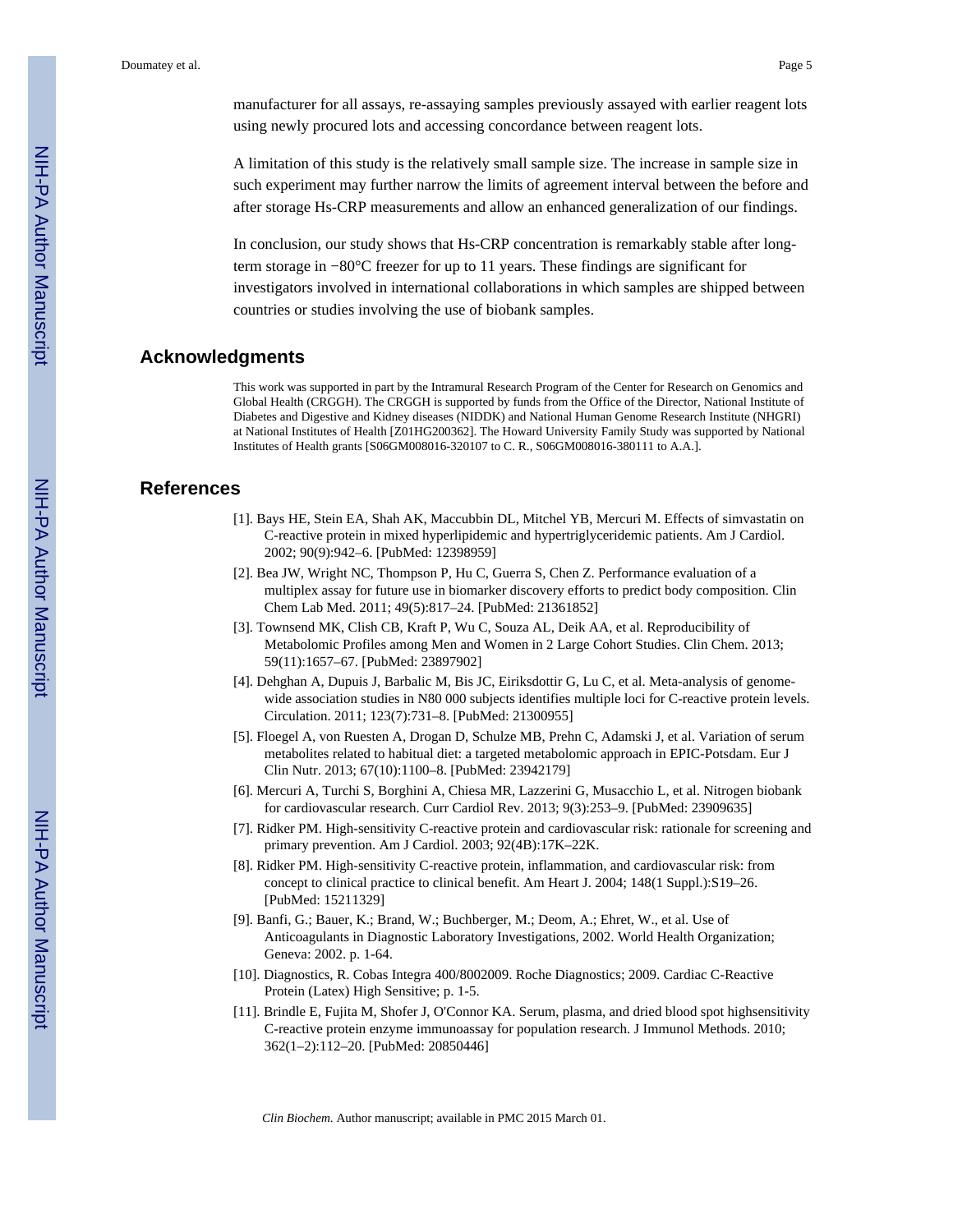Doumatey et al. Page 6

- [12]. Ishikawa S, Kayaba K, Gotoh T, Nakamura Y, Kario K, Ito Y, et al. Comparison of Creactive protein levels between serum and plasma samples on long-term frozen storage after a 13.8 year interval: the JMS Cohort Study. J Epidemiol. 2007; 17(4):120–4. [PubMed: 17641447]
- [13]. Nilsson TK, Boman K, Jansson JH, Thogersen AM, Berggren M, Broberg A, et al. Comparison of soluble thrombomodulin, von Willebrand factor, tPA/PAI-1 complex, and high-sensitivity CRP concentrations in serum, EDTA plasma, citrated plasma, and acidified citrated plasma (Stabilyte) stored at −70 degrees C for 8–11 years. Thromb Res. 2005; 116(3):249–54. [PubMed: 15935834]
- [14]. Doumatey AP, Bentley AR, Zhou J, Huang H, Adeyemo A, Rotimi CN. Paradoxical Hyperadiponectinemia is Associated With the Metabolically Healthy Obese (MHO) Phenotype in African Americans. J Endocrinol Metab. 2012; 2(2):51–65. [PubMed: 23293696]
- [15]. Cutting CW, Hunt C, Nisbet JA, Bland JM, Dalgleish AG, Kirby RS. Serum insulin-like growth factor-1 is not a useful marker of prostate cancer. BJU Int. 1999; 83(9):996–9. [PubMed: 10368242]
- [16]. Bland JM, Altman DG. Measuring agreement in method comparison studies. Stat Methods Med Res. 1999; 8(2):135–60. [PubMed: 10501650]
- [17]. Lin LI. A concordance correlation coefficient to evaluate reproducibility. Biometrics. 1989; 45(1):255–68. [PubMed: 2720055]
- [18]. Ledue TB, Rifai N. Preanalytic and analytic sources of variations in C-reactive protein measurement: implications for cardiovascular disease risk assessment. Clin Chem. 2003; 49(8): 1258–71. [PubMed: 12881440]
- [19]. Macy EM, Hayes TE, Tracy RP. Variability in the measurement of C-reactive protein in healthy subjects: implications for reference intervals and epidemiological applications. Clin Chem. 1997; 43(1):52–8. [PubMed: 8990222]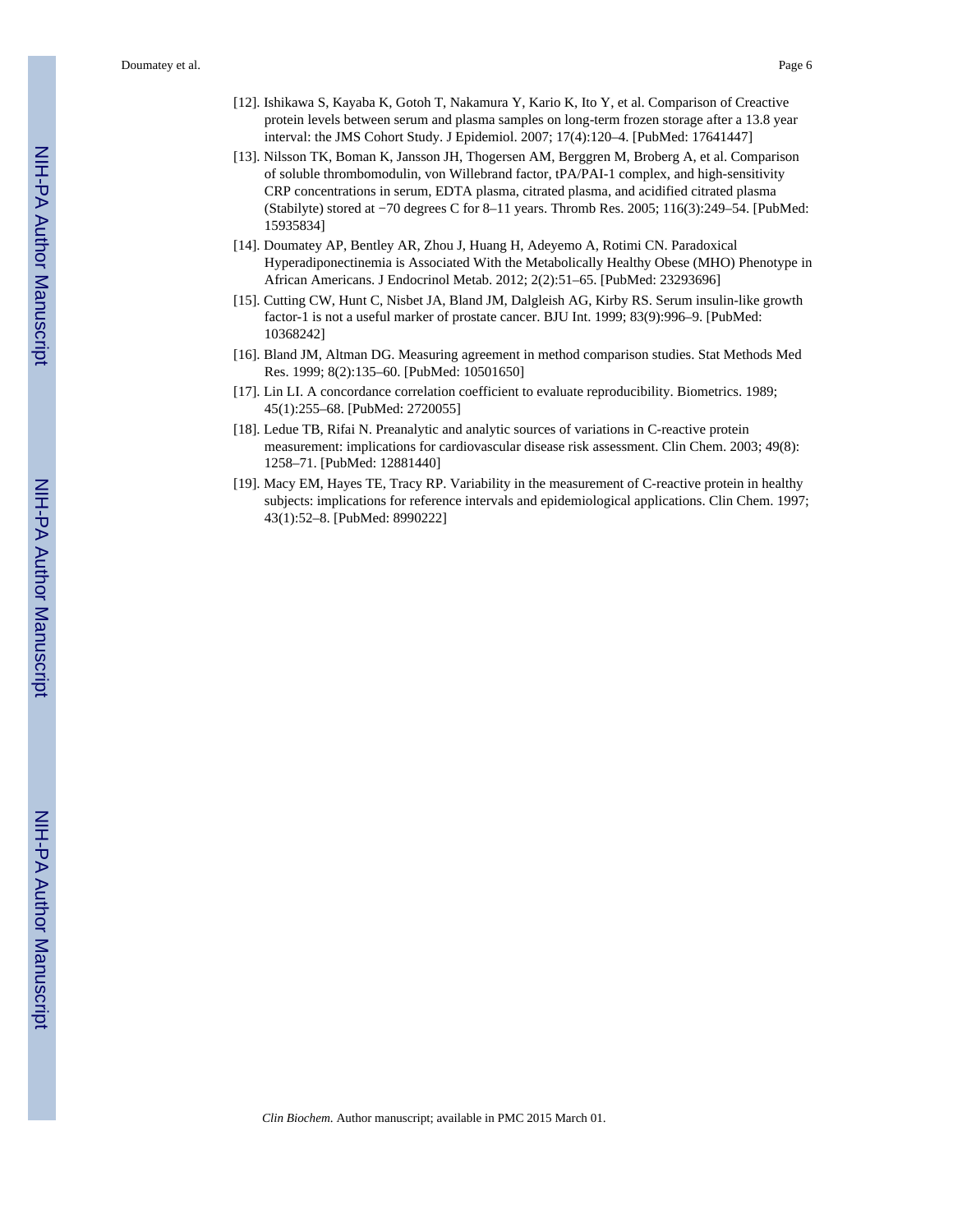#### **Published Highlights**

- **•** We evaluate the expected stability of CRP in serum samples banked for several years.
- **•** Long-term storage at −80°C has no apparent effect on CRP concentrations.
- **•** The time elapsed between sample collection and CRP assay has no effect on CRP stability.
- **•** These findings provide useful operational data for epidemiological studies and biobanks.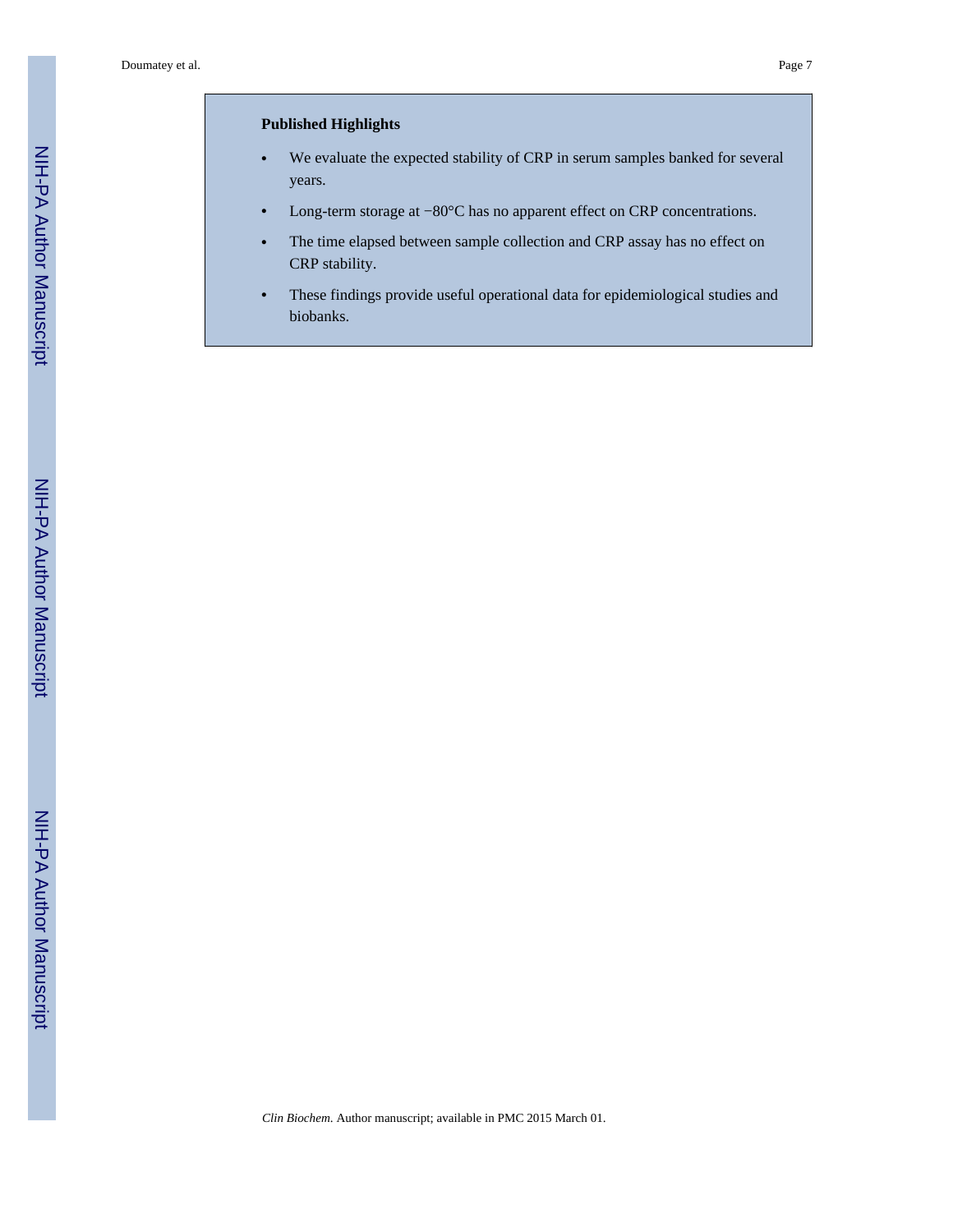

**Figure 1. Stability of serum Hs-CRP concentrations after long-term storage**

A. Bland and Altman plot; green lines represent the 95% limits of agreement, dotted red line represents the mean difference

B. Change in serum Hs-CRP among the 30 participants after long-term storage: Line plot

(\_) green line represents serum Hs-CRP variation at baseline among the study participants.

(\_) blue line represents serum Hs-CRP variation after long-term storage among the study participants.

(▲) green triangle represents serum Hs-CRP at baseline for each study participant and (•) blue dot represents serum Hs-CRP after long-term storage for each study participant.